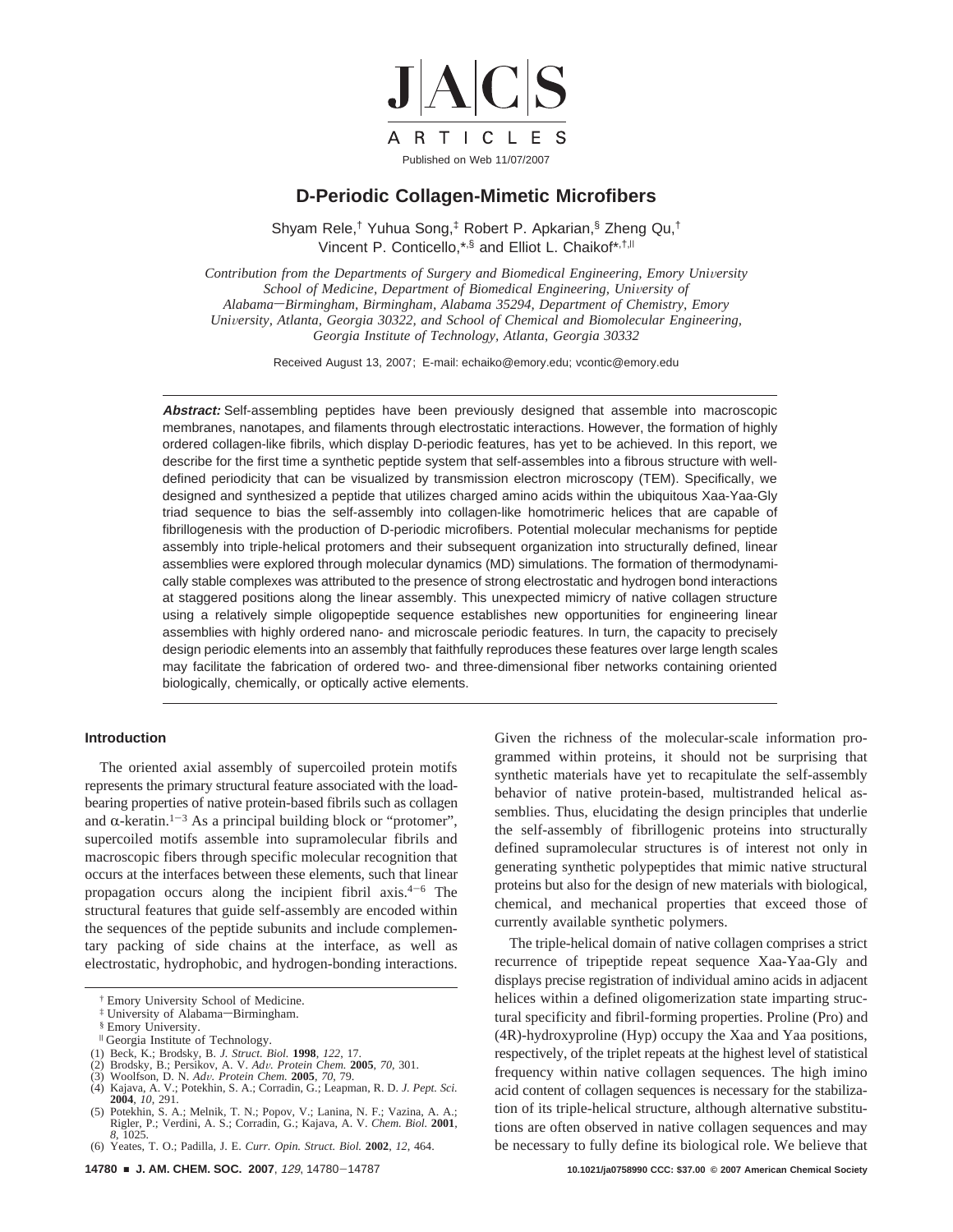

**Figure 1.** Collagen-mimetic peptide, triple-helical protomer, and fibril assembly. (A) Amino acid sequence of synthetic collagen-mimetic peptide **CPII** indicating the distinct domain structure of collagen triads. (B) Proposed triple-helical wheel diagram of **CPII**, a synthetic collagen-like peptide sequence, adopting 7/2 superhelical symmetry. (C) Side view illustrating proposed interhelical electrostatic interactions driving higher order assembly of a **CPII** homotrimer to yield triple-helical protomers. (D) Schematic representation of **CPII** fibrillogenesis through axially staggered assembly between oppositely charged N- and C-terminal domains of triple-helical peptide protomers.

the synthesis of collagen-mimetic triple helix peptide protomers (THPs) that display the capacity to form triple helices with improved stability and that exhibit a propensity to form linear assemblies through a process of axially oriented alignment will prove to have a number of important practical applications in the design of novel biomaterials. Moreover, the capacity to mimic collagen's ability to form linear assemblies with precisely defined periodic features would represent an important milestone in the design of ordered two- and three-dimensional fiber networks containing oriented chemically, biologically, or optically active elements.

In this report, we describe the solid-phase synthesis of a collagen-mimetic THP in which the sequence was designed to exhibit linear fibril growth upon assembly of the triple-helical structure. In addition, molecular dynamics (MD) simulations were used to assess potential molecular mechanisms for peptide assembly into triple-helical protomers and their subsequent organization into structurally defined, linear assemblies. Sequence specific peptides were generated comprised of three different Xaa-Yaa-Gly domains, including a central core of Pro-Hyp-Gly repeat sequences flanked by distinct sets of peptide repeats containing either negatively (Glu) or positively (Arg) charged amino acid residues (Figure 1). The Pro-Hyp-Gly peptide sequence forms the structurally critical hydrophobic core of the assembly, which is responsible for maintaining the thermodynamic stability of the collagen triple-helical structure.

If positioned appropriately at the N- and C-terminal portions of the THP, MD simulations in association with transmission electron microscopy demonstrated that the electrostatic interactions of the charged residues (Arg and Glu) facilitated a preferential linear oligomerization of protomers within fibrils and promoted a staggered orientation between adjacent triple helices that was similar to that observed in native fibrous collagens. Likewise, MD simulation illustrated that linear oligomerization was reinforced by hydrogen bonds formed within the N- and C-terminal interface of adjacent THPs. Selfassembling peptides have been previously designed that assemble into macroscopic membranes, nanotapes, and filaments through electrostatic interactions.<sup>7-9</sup> However, the peptide described herein is the first to yield triple-helical protomers that undergo collagen-like fibrillogenesis through complementary electrostatic interactions that are reinforced by hydrogen bond formation. Significantly, synthetic *D-periodic* collagen-mimetic fibers have been generated through the spontaneous selfassembly of short triple-helical oligopeptides, which heretofore has not been previously achieved.

<sup>(7)</sup> Aggeli, A.; Nyrkova, I. A.; Bell, M.; Harding, R.; Carrick, L.; McLeish, T. C.; Semenov, A. N.; Boden, N. *Proc. Natl. Acad. Sci. U.S.A.* **2001**, *98*, 11857.

<sup>(8)</sup> Pandya, M. J.; Spooner, G. M.; Sunde, M.; Thorpe, J. R.; Rodger, A.; Woolfson, D. N. *Biochemistry* **2000**, *39*, 8728. (9) Smith, A. M.; Acquah, S. F.; Bone, N.; Kroto, H. W.; Ryadnov, M. G.;

Stevens, M. S.; Walton, D. R.; Woolfson, D. N. *Angew. Chem., Int. Ed.* **2004**, *44*, 325.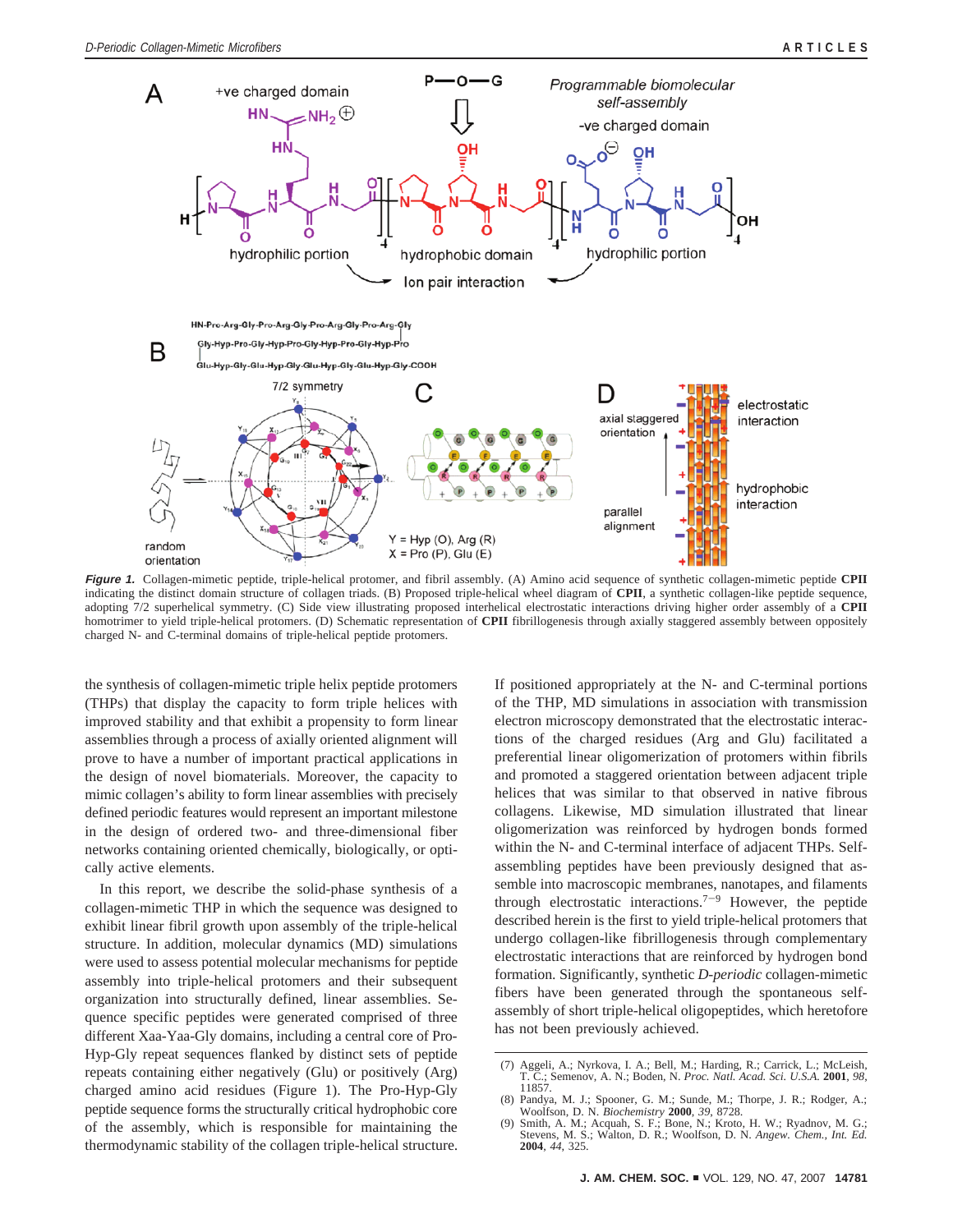

Figure 2. Circular dichroism spectroscopy and turbidimetric analysis of CPII collagen-mimetic peptides. (A) CD spectroscopy of collagen-mimetic peptide **CPII** (0.5 mg/mL). Mean residue molar ellipticity [ $\theta$ ] 10 deg<sup>3</sup> cm<sup>2</sup> dmol<sup>-1</sup> as a function of solvent system at 4 °C. (B) First derivative plots, d[ $\theta$ ]/dT, of thermal denaturation profiles for **CPII** in varying solvent systems. Buffer 1: H2O, Buffer 2: 10 mM HCl, Buffer 3: 10 mM MOPS (pH 6.85), Buffer 4: PBS (pH 7.25), Buffer 5: 10 mM MES (pH 6.0), Buffer 6: 10 mM HEPES (pH 7.0), Buffer 7: 10 mM CHES (pH 9.0). Buffer 8: 30 mM mM Na2HPO4, 30 mM TES, 135 mM NaCl (ionic strength 0.225), pH 7.4. (C) Turbidity profiles for collagen-mimetic peptide **CPII** determined at concentrations between 0.57 and 1.42 mg/mL and temperatures between 26 and 37 °C. Absorbance was acquired at 313 nm as a function of time and turbidity presented as  $A_{313} \times$ 2.303.

## **Results**

**Determination of Triple-Helical Conformation of CPII.** The collagen-mimetic peptide, NH-(Pro-Arg-Gly)<sub>4</sub>-(Pro-Hyp-Gly)4-(Glu-Hyp-Gly)4-COOH, **CPII**, was synthesized by a solidphase synthetic strategy (Supporting Information). Circular dichroism (CD) spectroscopy was performed to ascertain the triple-helical character of the synthesized peptide in various buffer solutions, as well as related thermal transition curves (Figure 2A). CD spectra in various buffer solutions exhibited a positive peak at 221-222 nm, a crossover peak at 213-<sup>214</sup> nm, and a negative peak at  $197-198$  nm. These spectral positions are very similar to those of native collagen and collagenmimetic peptide assemblies and, therefore, are consistent with the triple-helical conformation through homotrimer formation.

Thermal unfolding studies were also performed to confirm the presence of triple-helical conformation of **CPII** in various buffer solutions (Figure 2B). Thermal denaturation demonstrated melting temperatures  $(T_{\rm m})$  ranging from 37 to 48 °C. The highest *T*<sup>m</sup> was noted in PBS, and the lowest was noted in a buffer solution of 30 mM Na2HPO4, 30 mM TES, 135 mM NaCl (ionic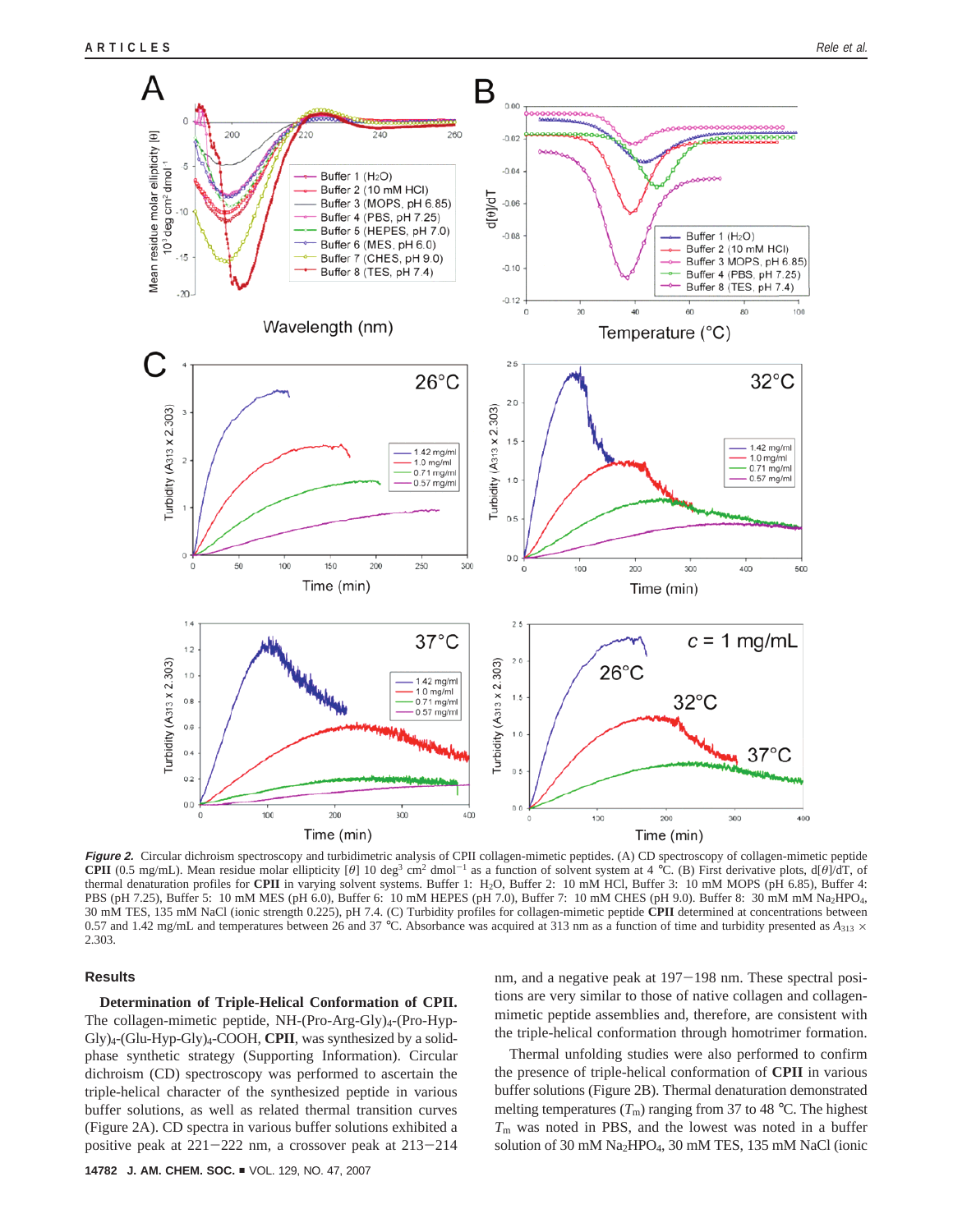

**Figure 3.** Fiber formation from CPII collagen-mimetic peptides. Transmission electron micrographs of collagen-mimetic peptide fibril formation in the absence of thermal annealing of **CPII**. The final buffer composition was 30 mM TES, 30 mM phosphate, 135 mM NaCl at a **CPII** concentration of 0.5 mg/mL. Nonbanded fibers with average lengths of 3.0–4.0 *μ*m and diameters of 12–15 nm were observed.

strength 0.225), pH 7.4. The latter is similar to the reported melting temperature of ca. 40 °C for monomeric type I collagen in a similar buffer solution (Supporting Information).<sup>10</sup>

**Turbidity Analysis of Peptide Assembly in Solution.** As an initial measure of fibrillogenesis, turbidity profiles were determined for **CPII** at varying peptide concentrations and solution temperatures in 30 mM TES, 30 mM phosphate, and 135 mM NaCl after initial "thermal annealing" by heating the peptide solution to 75 °C for 40 min followed by cooling to room temperature (Figure 2C). Similar to collagen fibrillogenesis, growth phases were consistent with a first-order rate process that required a minimum peptide concentration to trigger peptide self-assembly. However, a number of features of **CPII** aggregation were distinct from collagen fibrillogenesis, including shorter lag phases and a decline in turbidity after an initial plateau. The latter phenomenon is consistent with sedimentation of **CPII** peptide aggregates, which, unlike monomeric collagen, do not form a physical network or gel. In addition, we observed that the growth rate for **CPII** self-assembly decreased with increasing temperature. Leikin et al.<sup>11</sup> and others<sup>10,12</sup> have suggested that fibrillogenesis is favored as the temperature approaches the  $T<sub>m</sub>$ of collagen due to the release of structured water, increasing mobility of side chains, and loosening of the triple helix, all of which may promote structural interactions that drive collagen self-assembly. However, Glu-Hyp-Gly guest triplets may decrease the propensity toward triple-helix formation in (Pro-Hyp-Gly) containing host peptides.<sup>13</sup> Thus, given the relatively small size of **CPII** compared to collagen, local unfolding of the negatively charged C-terminal domain with increasing temperature may limit the thermodynamic stability of self-assembled structures. As a consequence, although the natural logarithm of the rate constants was linearly dependent on 1/*T*, obeying the Arrhenius relationship, the calculated activation energy for the growth phase of **CPII** was negative  $(-74 \text{ kJ mol}^{-1})$ .

**TEM Analysis of CPII Fibril and Microfiber Formation. CPII** self-assembly, initiated as described for turbidity studies,



**Figure 4.** Formation of collagen-mimetic fibrils. Transmission electron micrographs of collagen-mimetic peptide fibril formation after a 4 h  $(A-$ C) or 2 day (D-I) incubation period in fibril forming buffer at room temperature. Final peptide concentration was 0.71 mg/mL in 30 mM TES, 30 mM Na2HPO4 dibasic heptahydrate, 135 mM NaCl. The peptide solution was initially heated to 75  $\degree$ C for 40 min and then cooled to 23  $\degree$ C. The length of tapered segments first noted at 4 h increases over 48 h and suggests that the growth of the linear aggregates occurs by the successive addition to the ends of the fibrils.

was examined at varying time intervals by transmission electron microscopy. In the absence of thermal annealing nonbanded fibers with average length of  $3-4 \mu m$  and diameters of  $12-15$ nm were observed (Figure 3).

However, after thermally annealing solutions of **CPII**, fiber growth proceeded within several hours by initial formation of smooth fibrils that were hundreds of nanometers in length and tens of nanometers in diameter (Figure 4). These fibrils displayed tapered tips similar to the tactoidal ends of native collagen fibers from which continued fiber growth is thought to occur.

<sup>(10)</sup> Kadler, K. E.; Hojima, Y.; Prockop, D. J. *J. Biol. Chem.* **1988**, *263*, 10517.

<sup>(11)</sup> Leikin, S.; Rau, D. C.; Parsegian, V. A. *Nat. Struct. Biol.* **1995**, *2*, 205. (12) Kar, K.; Amin, P.; Bryan, M. A.; Persikov, A. V.; Mohs, A.; Wang, Y. H.;

Brodsky, B. *J. Biol. Chem.* **2006**, *281*, 33283.

<sup>(13)</sup> Persikov, A. V.; Ramshaw, J. A.; Kirkpatrick, A.; Brodsky, B. *Biochemistry* **2000**, *39*, 14960.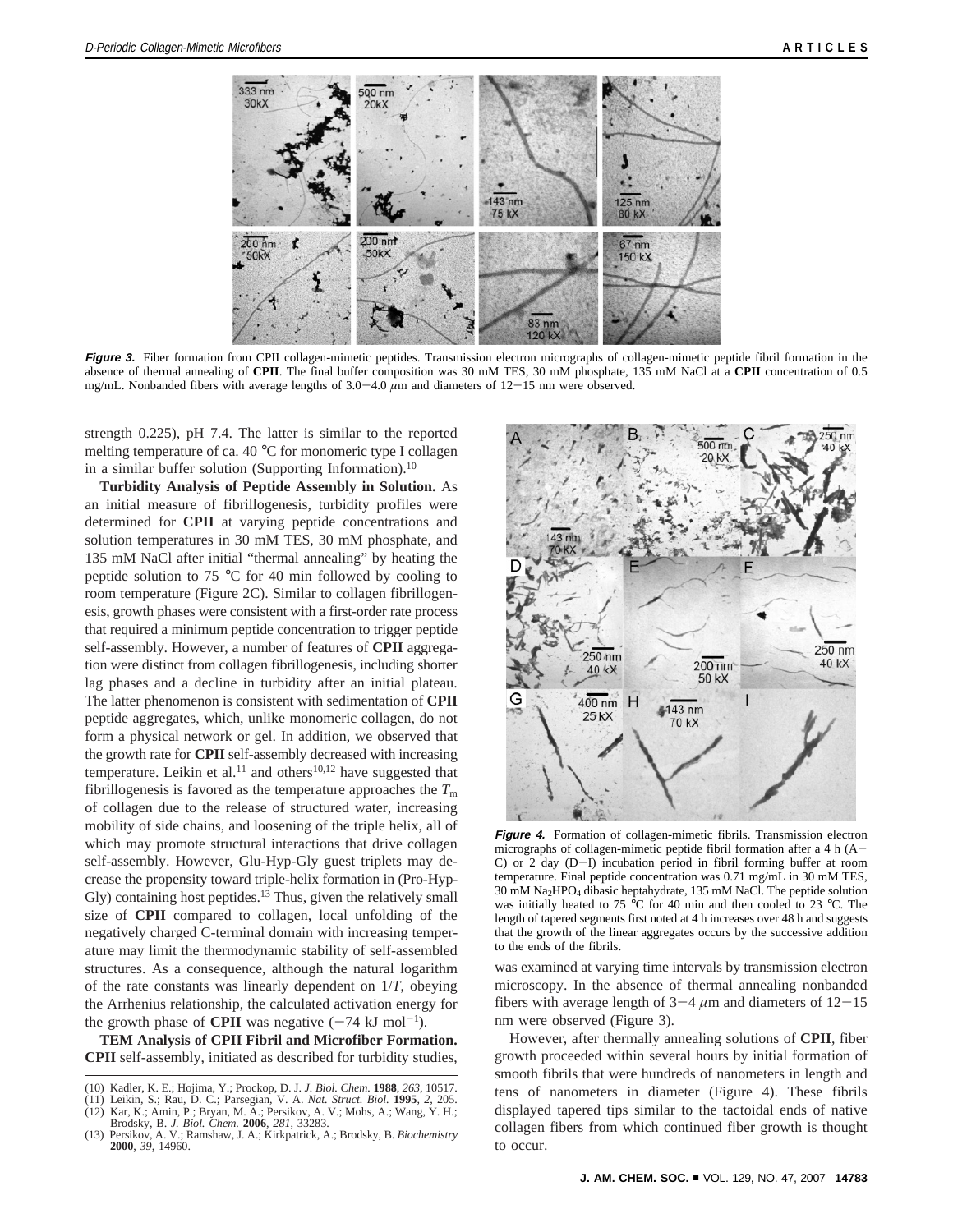

Figure 5. Formation of D-periodic collagen-mimetic fibers. (A) Transmission electron micrographs of uranyl acetate-stained fibers of collagen-mimetic peptide **CPII** formed after a 9 day incubation period at room temperature. (B) High magnification transmission electron micrographs reveal well-defined D-periodic structure.

Samples examined after longer incubation periods demonstrated the formation of uniform micron-length fibers that were approximately 70 nm in diameter with well-defined transversely banded structure akin to the D-periodicity of collagen (Figure 5). Analysis of high magnification images revealed that the length of D-periodic gap and overlap regions was approximately 18 nm. Of note, fibril formation did not occur in the absence of salt (e.g., water or 10 mM HCl) and at high phosphate concentrations (i.e., 60 mM Na<sub>2</sub>HPO<sub>4</sub>), only nonbanded, poorly formed linear aggregates were noted.

**Molecular Simulations of CPII Triple-Helical Protomers and Higher Order Assembles.** Molecular dynamics simulations were performed to examine potential structural features that contribute to the assembly of **CPII** THPs, as well as to the formation of axially oriented staggered protomer-protomer assemblies. A system of individual **CPII** peptides, in parallel or antiparallel orientation, reached an energy minimum after 5 ns in a NpT dynamics simulation at 23 °C and 1 atm (Figure 6 and Supporting Information). A thermodynamically stable, close-packed, triple-helical protomer was observed for both systems, and the presence of a significant number of hydrogen bonds contributed to their thermodynamic stability. Although the distance matrix and the number of hydrogen bonds between the peptides were similar for both THP systems, we observed a significant difference in the distribution of electrostatic potential with strong positive and negative potentials noted at the termini of THPs produced from parallel oriented **CPII** peptides. Significantly, subsequent simulations of this system yielded a linear assembly of head-to-tail, axially oriented protomers that was promoted by the presence of substantial electrostatic and hydrogen bonding interactions, which were much more favored than THPs generated from antiparallel oriented **CPII** peptides.

Additional simulations were conducted to investigate whether these linear peptide assemblies display a propensity for further fibrillogenesis-like growth. Specifically, we simulated the interactions of three linear complexes, each produced from four THPs that were initially assembled from three **CPII** peptides in parallel orientation. After a 10 ns NpT molecular dynamics simulation at 23  $\degree$ C and 1 atm, an energy minimum was achieved with formation of thermodynamically stable staggered complexes attributed to strong electrostatic effects at the N- and C-termini of THPs and hydrogen bond interactions between THPs arising from parallel oriented peptides. Indeed, in a manner similar to collagen self-assembly, these linear fibrillike structures displayed staggered alternating high and low charge density domains. In summary, both the experimental data and the results of molecular simulations suggest that staggered complex formation of higher order THP multimers gives rise to the observed D-periodic collagen-mimetic microfibers (Figure 7).

## **Discussion**

The association of three peptide chains that interact to form triple-helical protomers initiates collagen supramolecular structures. Native protomers have at least one triple-helical collagenous domain and two noncollagenous domains of variable sequence and size that are positioned at the N- and C-termini.<sup>14</sup> Distinct supramolecular structures are formed by the oligomerization of protomers through interactions that involve the formation of end-to-end connections, lateral associations, and supercoiling of helices. However, the critical protomerprotomer recognition steps that result in assembly of collagen into a fibril or fiber network remain poorly defined.

<sup>(14)</sup> Khoshnoodi, J.; Cartailler, J. P.; Alvares, K.; Veis, A.; Hudson, B. G. *J. Biol. Chem.* **2006**, *281*, 38117.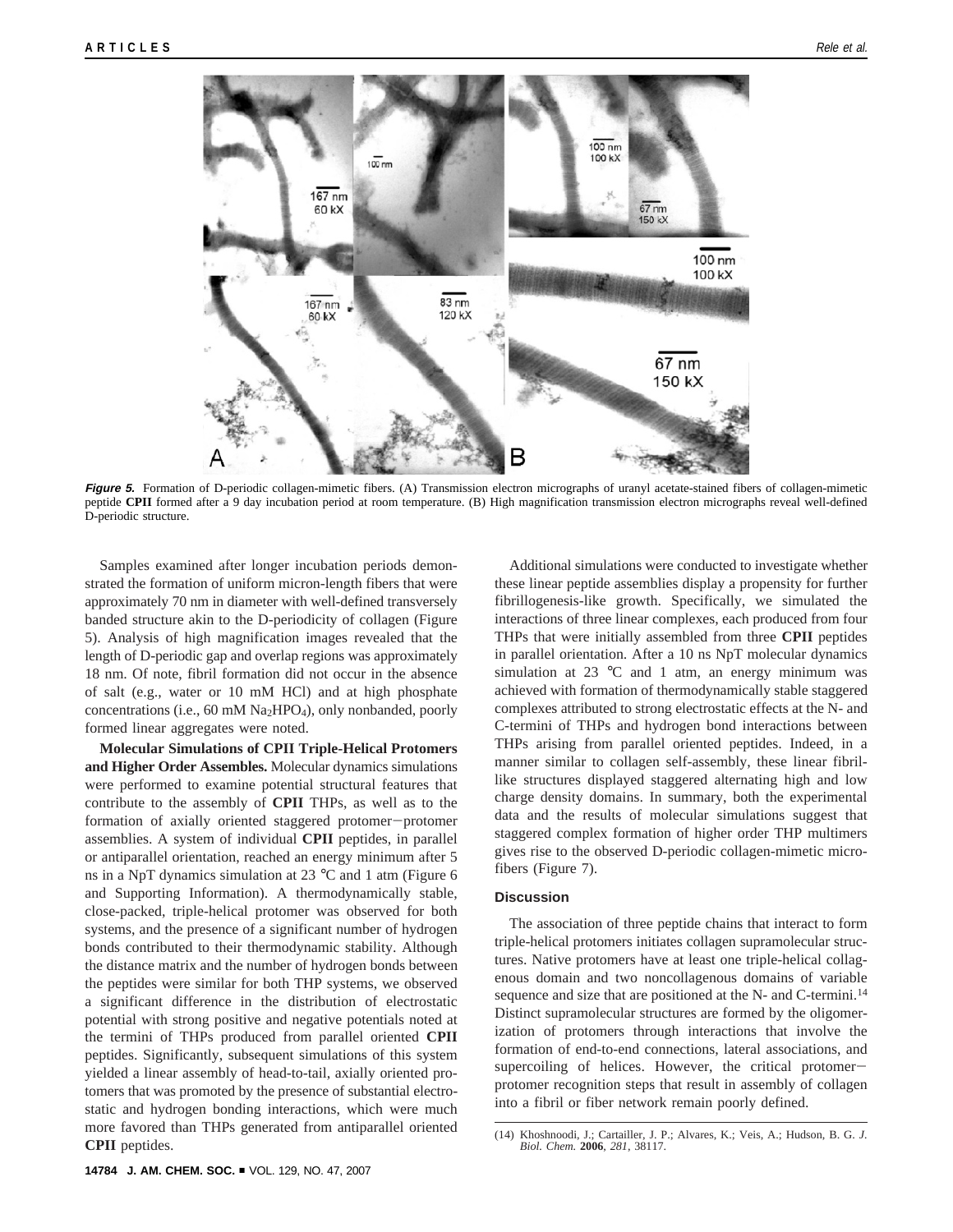

Figure 6. Molecular dynamic simulations of CPII triple-helical protomers and protomer assemblies. (I) Distance matrix (A, B), number of hydrogen bonds (C, D), and electrostatic potential on the solvent accessible surface (blue: positive, red: negative) (E, F) for a triple-helical protomer when peptides are oriented in parallel or antiparallel, respectively. Peptide 1: residue  $1-36$ , peptide 2: residue  $37-72$ , peptide 3: residue  $73-108$ . (II) Electrostatic potential distribution on the solvent accessible surface of an assembly of three triple-helical protomers (blue: positive, red: negative), when THPs are produced from individual peptides in parallel (A) or antiparallel (B) orientation. C Number of hydrogen bonds formed between the triple-helical protomers assemblies. (III) (A) Electrostatic potential distribution on the solvent accessible surface of three complexes, each formed from four triple-helical protomers produced from parallel oriented **CPII** peptides (blue: positive, red: negative). (B) Number of hydrogen bonds formed between the three complexes. The images were made with VMD software and Xmgrace software support.

Recently, there have been several reports of collagen-like peptides that self-associate to higher molecular weight linear structures through the presence of chemical moieties at the Nand C-termini that promote the formation of cysteine knots,<sup>15</sup> facilitate native chemical ligation,<sup>16</sup> or lead to noncovalent aromatic-stacking interactions.17 Thus far, none of these systems have yielded D-periodic microfibers that are characteristic of collagen. In this report, we designed and synthesized a peptide, **CPII**, that utilizes charged amino acids within the ubiquitous Xaa-Yaa-Gly triad sequence to bias the self-assembly into collagen-like homotrimeric helices that are capable of fibrillogenesis with the production of D-periodic microfibers.

(17) Cejas, M. A.; Kinney, W. A.; Chen, C.; Leo, G. C.; Tounge, B. A.; Vinter, J. G.; Joshi, P. P.; Maryanoff, B. E. *J. Am. Chem. Soc.* **2007**, *129*, 2202.

<sup>(16)</sup> Paramonov, S. E.; Gauba, V.; Hartgerink, J. D. *Macromolecules* **2005**, *38*, 7555.

<sup>(15)</sup> Kotch, F. W.; Raines, R. T. *Proc. Natl. Acad. Sci. U.S.A.* **2006**, *103*, 3028.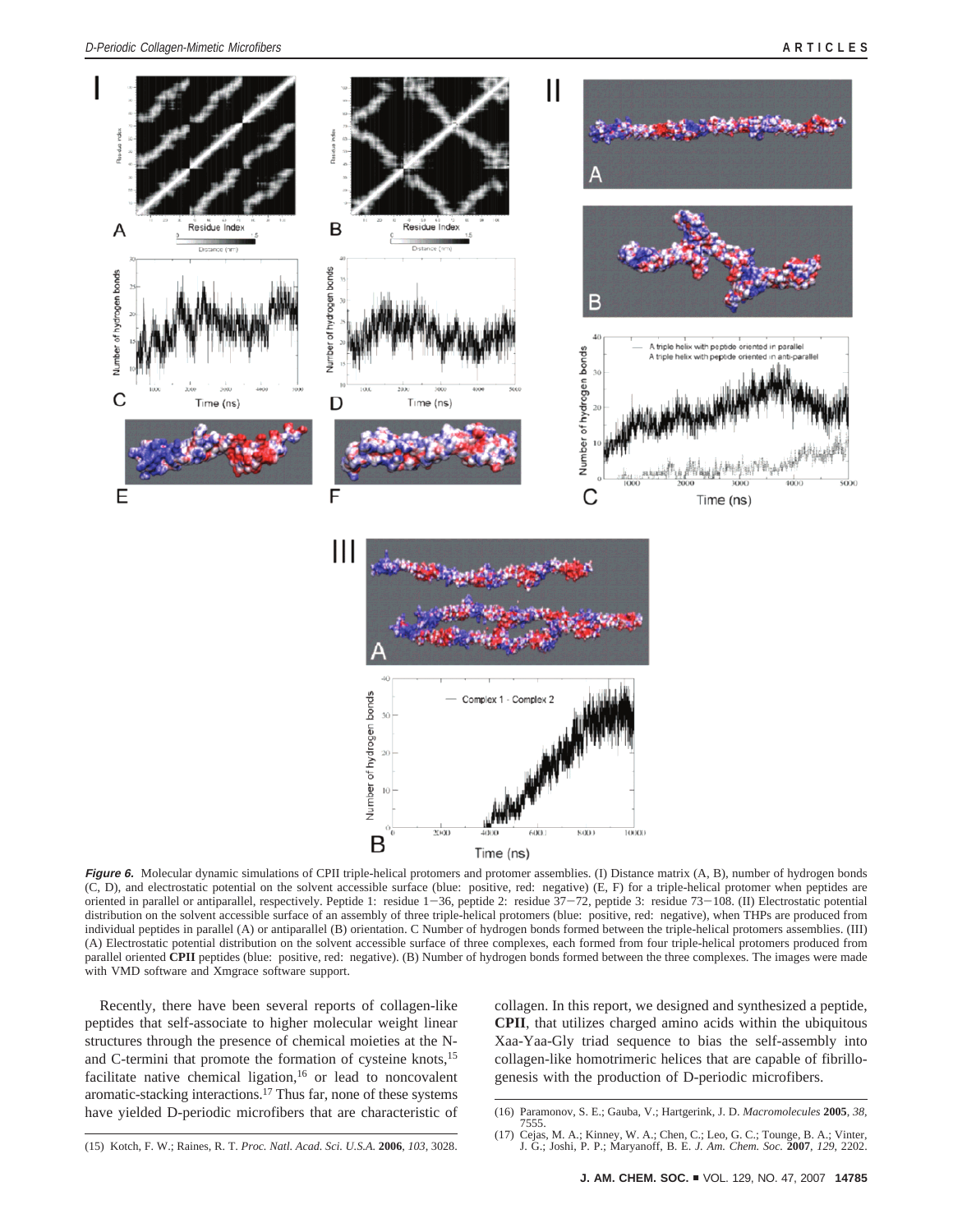

**Figure 7.** Schematic representation of the staggered relationship between self-assembled THP oligomers and the observed D-periodic banding pattern in collagen-mimetic microfibers. In a staggered array, each "fiber-forming" unit consists of a linear THP oligomer that is axially displaced with respect to its neighbor by a constant distance *D* (∼18 nm) or by an integral multiple of *D*. Each D-period encompasses a "gap" zone and a larger "overlap" zone. The axial spacing of residues in the THP is 0.286 nm, so that a D-period extends over 63 residues.

Glutamic acid and arginine are the most common charged amino acids found in collagen, and investigations of synthetic peptides have demonstrated that relatively stable triple helices can be produced when these residues are found in the Xaa and Yaa positions of the triplet, respectively.13 However, differences in triple-helix stability have been noted among a range of evaluated tripeptide repeats that have been introduced into guest sites in collagen-mimetic peptide sequences. These studies have demonstrated that highly stable motifs such as Pro-Hyp-Gly can stabilize the collagen structure such that Glu-Hyp-Gly repetitive triplets, which have a weaker propensity for triple-helix formation, can be incorporated into the collagen sequence.<sup>7,13,18</sup> In the sequence of **CPII**,  $(Pro-Hyp-Gly)<sub>4</sub>$  formed a critical hydrophobic core, which facilitated the capacity of N- and C-terminal (Pro-Arg-Gly)4 and (Glu-Hyp-Gly)4 domains to reinforce the preferred linear oligomerization within a fibril and promote staggered orientation between adjacent fibrils in the proposed structure of the collagen-mimetic fiber. Of note, **CPII** shows a high propensity for self-association following a nucleation-growth mechanism even at lower concentrations (<1.0 mg/mL) and neutral pH. This observation contrasts sharply with the self-assembly behavior of the  $(Pro-Hyp-Gly)_{10}$ homotrimer, in which TEM studies indicated the presence of nonspecific aggregates only at much higher concentrations (ca. 7 mg/mL).12

The significance of our electrostatically driven approach lies in the observation that self-assembly of this protomer produced

D-periodic microfibers that resemble native fibrous collagen. D-periodicity in collagen has its origins in differential intermolecular interactions that occur between protomers, which are mediated either through electrostatic interactions between oppositely charged side chains or through hydrophobic interactions. These interactions are maximized when each protomer is displaced axially with respect to its nearest neighbor.<sup>19,20</sup> In a parallel molecular assembly, the repeated expression of this staggered association generates a D-periodic structure. Each D-period is made up of two zones, one containing higher charge density than the other. This staggered structure of unequal molecular charge density accounts for the characteristic banding pattern of fibrils stained with uranyl salts. Uranyl acetate is only weakly dissociated in aqueous solution and exists as anionic and cationic complexes that bind to charged side chains. The repeating darkly staining transverse bands are thought to be a result of preferential penetration of electron-dense uranyl ions into regions of lowest packing density. The D-periodicity of the synthetic collagen-mimetic microfibers was approximately 18 nm, which, although considerably shorter than the 67 nm D-period observed for native collagen, is longer than one might have anticipated given the 10 nm length of the designed protomer. The banding distance observed for **CPII** assemblies suggests that the "functional" unit for fiber formation may involve oligomers consisting of multiple, laterally associated protomers, such that their staggered assembly defines an arrangement in which overlap zones create periodic regions of varying peptide packing and charge density. Notably, synthetic fibers were initially observed to exhibit pointed tips similar to the tactoidal ends of native collagen fibers from which continued fiber growth is thought to occur. Prockop et al.<sup>21</sup> and others<sup>22,23</sup> have suggested that this distinct morphological feature is consistent with a model for tip growth for native collagen based on the helical packing of aligned and parallel D-staggered molecules. Given this similarity, such an assembly process may be operative in our system.

In summary, our experimental studies show that D-periodic collagen-mimetic fibrils and microfibers, which are very similar to those formed *in vivo*, can be obtained through the linear assembly of a small collagen-mimetic peptide driven through electrostatic interactions. Mechanistically, molecular modeling suggests that staggered axial growth appears to be the preferred higher order structure for **CPII** peptides due to strong electrostatic effects and hydrogen bond formation between parallel oriented peptides assembled as triple-helical protomers. We believe that the synthesis of collagen-mimetic THPs that exhibit a propensity to form linear assemblies through a process of axially oriented alignment will prove to have a number of important practical applications in the design of novel biomaterials. Moreover, the capacity to mimic collagen's ability to form linear assemblies with precisely defined periodic features represents an important milestone in the design of ordered materials for diverse applications in medicine and bionanotechnology.

- (19) Chapman, J. A.; Tzaphlidou, M.; Meek, K. M.; Kadler, K. E. *Electron Microsc. Rev.* **1990**,  $\overline{3}$ , 143.<br>
(20) Kadler, K. E.; Holmes, D. F.; Trotter, J. A.; Chapman, J. A. *Biochem. J.*
- **1996**, *316*, 1.
- (21) Prockop, D. J.; Fertala, A. *J. Struct. Biol.* **1998**, *122*, 111.
- (22) Parkinson, J.; Kadler, K. E.; Brass, A. Phys. Rev. E: Stat. Phys., Plasmas, Fluids, Relat. Interdiscip. Top. 1994, 50, 2963. (23) Parkinson, J.; Kadler, K. E.; Brass, A. J. Mol. Biol. 1995, 247, 823.
-